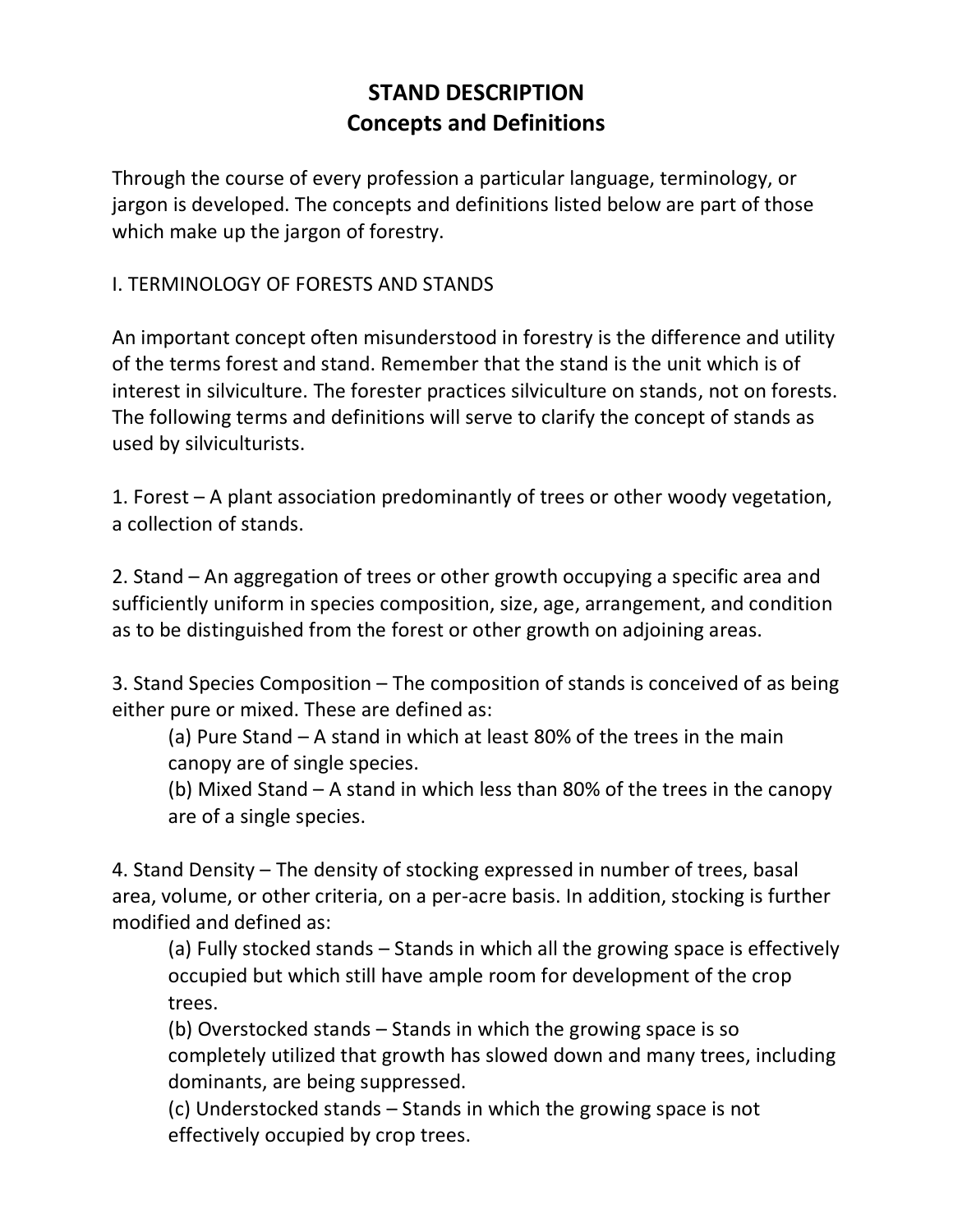5. Stand Form – Stands are usefully described and considered from the standpoint of the age classes of which they are composed. Generally, two stand forms are recognized. These are:

(a) Even-aged stands – Stands in which there exists relatively small age differences between individual trees.

(b) Uneven-aged stands – Stands in which there exists relatively large age differences between individual trees. At least 3 age classes are present. A similar term is all-aged stand.

6. Stand Origin – Stands may be classified by origin; whether from seed or sprouts and suckers, or a combination of the two. Also descriptive of origin are natural or planted, and virgin or second growth.

II. TERMINOLOGY FOR INDIVIDUAL TREES

The previous concepts and terms apply in a general sense to stands and are useful in the description thereof. However, to adequately describe stands, it is necessary to employ terms which are descriptive of some characteristic of the individual trees within the stand. Some of the more common ones are given in the following:

1. Tree Size Classification – The timber species are conveniently designated by certain size classes through their life development. They are:

(a) Seedling – from germination to 2 inches d.b.h.

(b) Sapling – from 2 to 4 inches d.b.h.

(c) Pole - from 4 to 12 inches d.b.h.

(d) Standard – from 12 to 24 inches d.b.h.

(e) Veteran – over 24 inches d.b.h.

2. Crown Classification - Trees in even-aged stands are classed on the basis of crown position in the canopy by a simple method which has long been standard procedure. These four classes are:

(a) Dominant – Trees with crowns extending above the general level of the crown cover and receiving full light from above and partly from the side; larger than the average trees in the stand, and with crowns well developed but possibly somewhat crowded on the sides.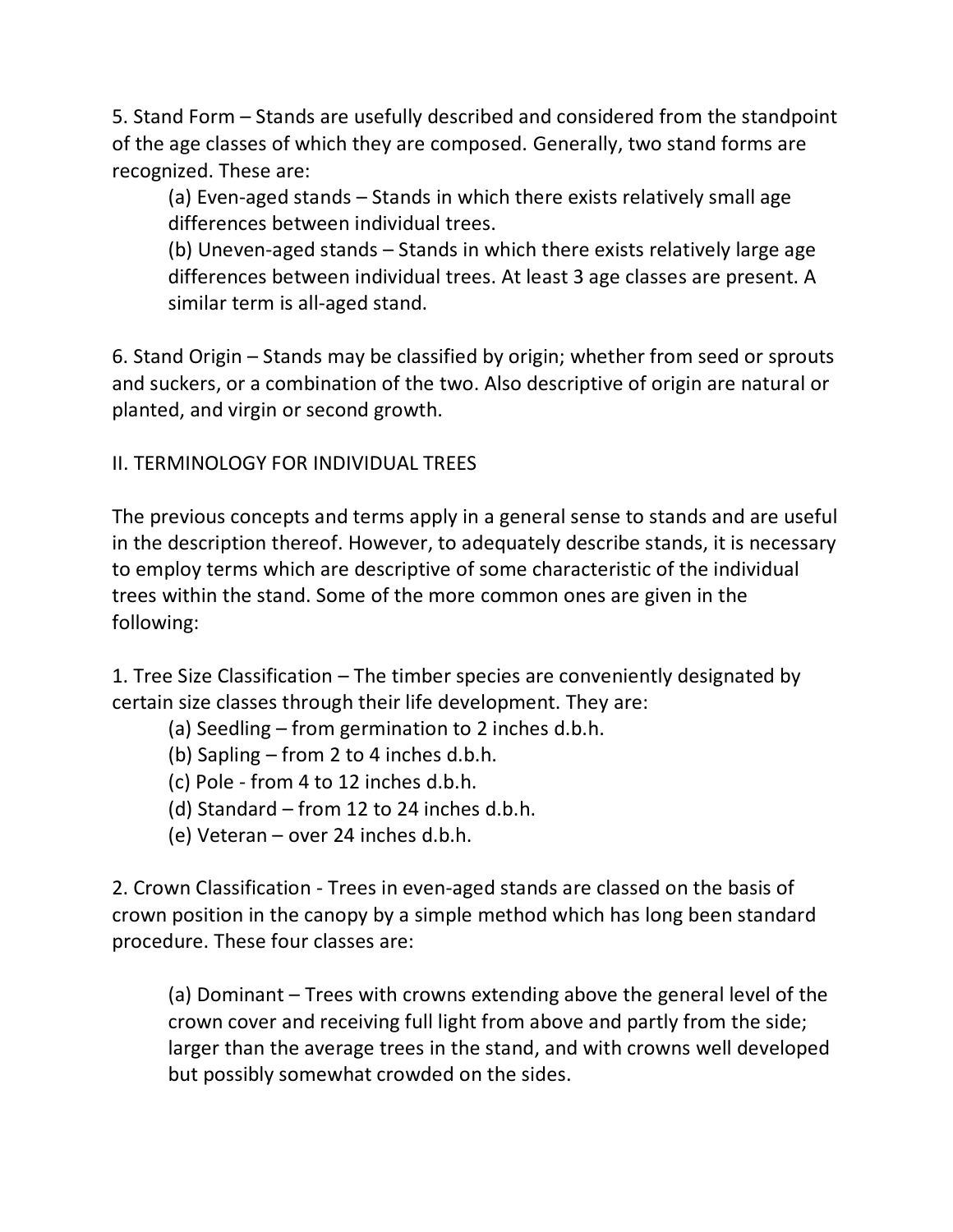(b) Codominant – Trees with crowns forming the general level of the crown cover and receiving full light from above but comparatively little from the sides; usually with medium sized crowns more or less crowded on the sides. (c) Intermediate – Trees shorter than those in the two preceding classes, but with crowns either below or extending into the crown cover framed by the codominant and dominant trees, receiving a little direct light from above, but none from the sides, usually with small crowns considerably crowded on the sides.

(d) Suppressed – Trees with crowns entirely below the general level of the crown cover receiving no direct light either from above or from the sides.



3. Tolerance – This is an important concept in silviculture which is generally defined as the ability or capacity of a tree to develop and grow in the shade of and in competition with other trees. Species are generally ranked by the broad classification of being either tolerant or intolerant.

4. Site Class or Site Quality – This is an additional concept of classification used freely by silviculturists when considering stands. It is defined as a designation of the relative production capacity or quality of a site (location or place). The volume or the average height of dominant and codominant trees at a given age is usually used as standard for classification.